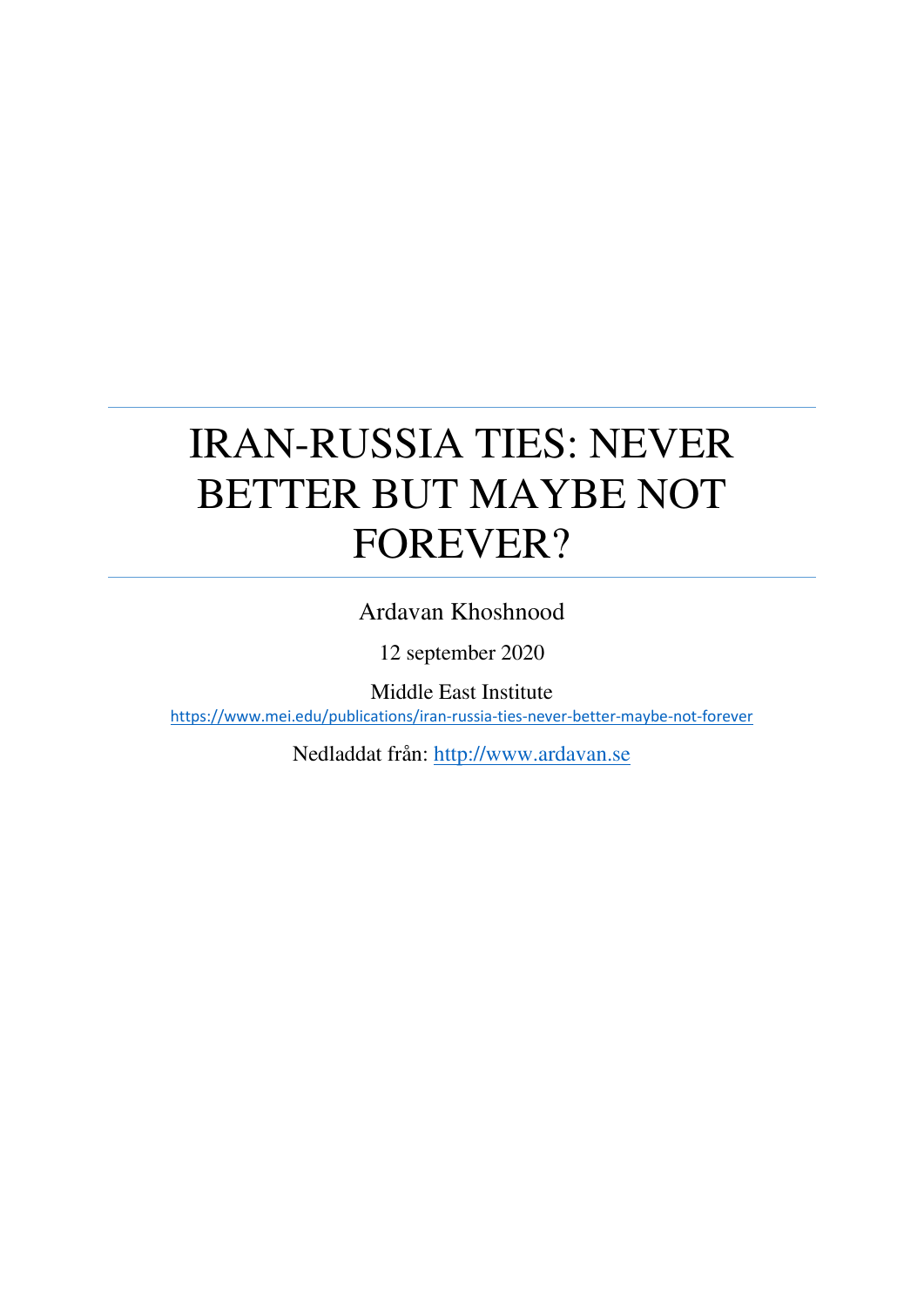## **Iran-Russia ties: Never better but maybe not forever?**

Ardavan Khoshnood writes about Iran and Russia's increasing cooperation but questions the strength of this alliance long-term.

The relationship between Iran and Russia has been strengthened by the rising tensions between Tehran and Washington since Donald Trump took office, and there is no doubt that Iran views Russia as one of its closest allies. The Iranian foreign minister, Mohammad Javad Zarif, has [traveled to](https://www.entekhab.ir/fa/news/520716/%D8%B8%D8%B1%DB%8C%D9%81-%DB%B2%DB%B8-%D8%A8%D8%A7%D8%B1-%D8%AF%D8%B1-%D8%B7%D9%88%D9%84-%D8%AF%D9%88%D8%B1%D8%A7%D9%86-%D9%88%D8%B2%D8%A7%D8%B1%D8%AA%D9%85-%D8%A8%D8%A7-%D9%84%D8%A7%D9%88%D8%B1%D9%88%D9%81-%D8%AF%D8%B1-%D9%85%D8%B3%DA%A9%D9%88-%D8%AF%DB%8C%D8%AF%D8%A7%D8%B1-%DA%A9%D8%B1%D8%AF%D9%87-%D8%A7%D9%85-%D8%A7%D9%82%D8%AF%D8%A7%D9%85-%D8%A7%D8%AE%DB%8C%D8%B1-%D8%A2%D9%85%D8%B1%DB%8C%DA%A9%D8%A7-%D8%AF%D8%B1-%D8%AD%D9%85%D9%84%D9%87-%D8%A8%D9%87-%D8%B9%D8%B1%D8%A7%D9%82-%D8%BA%DB%8C%D8%B1%D9%82%D8%A7%D8%A8%D9%84-%D9%82%D8%A8%D9%88%D9%84-%D8%A7%D8%B3%D8%AA)  [Moscow some 28 times](https://www.entekhab.ir/fa/news/520716/%D8%B8%D8%B1%DB%8C%D9%81-%DB%B2%DB%B8-%D8%A8%D8%A7%D8%B1-%D8%AF%D8%B1-%D8%B7%D9%88%D9%84-%D8%AF%D9%88%D8%B1%D8%A7%D9%86-%D9%88%D8%B2%D8%A7%D8%B1%D8%AA%D9%85-%D8%A8%D8%A7-%D9%84%D8%A7%D9%88%D8%B1%D9%88%D9%81-%D8%AF%D8%B1-%D9%85%D8%B3%DA%A9%D9%88-%D8%AF%DB%8C%D8%AF%D8%A7%D8%B1-%DA%A9%D8%B1%D8%AF%D9%87-%D8%A7%D9%85-%D8%A7%D9%82%D8%AF%D8%A7%D9%85-%D8%A7%D8%AE%DB%8C%D8%B1-%D8%A2%D9%85%D8%B1%DB%8C%DA%A9%D8%A7-%D8%AF%D8%B1-%D8%AD%D9%85%D9%84%D9%87-%D8%A8%D9%87-%D8%B9%D8%B1%D8%A7%D9%82-%D8%BA%DB%8C%D8%B1%D9%82%D8%A7%D8%A8%D9%84-%D9%82%D8%A8%D9%88%D9%84-%D8%A7%D8%B3%D8%AA) during his tenure, and has stated that [relations](https://www.yjc.ir/fa/news/7189672/%D8%A7%DB%8C%D8%B1%D8%A7%D9%86-%D9%88-%D8%B1%D9%88%D8%B3%DB%8C%D9%87-%D8%A8%D8%B1%D8%AE%D9%84%D8%A7%D9%81-%D8%AC%D9%86%DA%AF-%D8%A7%D9%81%D8%B1%D9%88%D8%B2%D8%A7%D9%86-%D8%A8%D9%87-%D8%AF%D9%86%D8%A8%D8%A7%D9%84-%D8%AB%D8%A8%D8%A7%D8%AA-%D8%AF%D8%B1-%D9%85%D9%86%D8%B7%D9%82%D9%87-%D9%87%D8%B3%D8%AA%D9%86%D8%AF)  [between the two countries have never been better.](https://www.yjc.ir/fa/news/7189672/%D8%A7%DB%8C%D8%B1%D8%A7%D9%86-%D9%88-%D8%B1%D9%88%D8%B3%DB%8C%D9%87-%D8%A8%D8%B1%D8%AE%D9%84%D8%A7%D9%81-%D8%AC%D9%86%DA%AF-%D8%A7%D9%81%D8%B1%D9%88%D8%B2%D8%A7%D9%86-%D8%A8%D9%87-%D8%AF%D9%86%D8%A8%D8%A7%D9%84-%D8%AB%D8%A8%D8%A7%D8%AA-%D8%AF%D8%B1-%D9%85%D9%86%D8%B7%D9%82%D9%87-%D9%87%D8%B3%D8%AA%D9%86%D8%AF)

Russia is a key player in Iran's efforts to combat U.S. aspirations in the Middle East and has broad support across the political spectrum in Tehran. Not surprisingly, the joint Iranian-Russian-Chinese naval drill in the Indian Ocean and Gulf of Oman in December 2019 was hailed by both the ["reformist" camp](http://www.etemadnewspaper.ir/fa/Main/Detail/139919) and the ["conservative" camp](https://basirat.ir/fa/news/319261/%D9%85%D8%B9%D9%86%D8%A7%DB%8C-%D8%A7%D8%B3%D8%AA%D8%B1%D8%A7%D8%AA%DA%98%DB%8C%DA%A9-%D9%87%D9%85%DA%AF%D8%B1%D8%A7%DB%8C%DB%8C-%D8%A7%DB%8C%D8%B1%D8%A7%D9%86-%DA%86%DB%8C%D9%86-%D9%88-%D8%B1%D9%88%D8%B3%DB%8C%D9%87-%DA%86%DB%8C%D8%B3%D8%AA) within Iran.

According to Tehran, [Russia and Iran share the same views on various](https://www.yjc.ir/fa/news/7189672/%D8%A7%DB%8C%D8%B1%D8%A7%D9%86-%D9%88-%D8%B1%D9%88%D8%B3%DB%8C%D9%87-%D8%A8%D8%B1%D8%AE%D9%84%D8%A7%D9%81-%D8%AC%D9%86%DA%AF-%D8%A7%D9%81%D8%B1%D9%88%D8%B2%D8%A7%D9%86-%D8%A8%D9%87-%D8%AF%D9%86%D8%A8%D8%A7%D9%84-%D8%AB%D8%A8%D8%A7%D8%AA-%D8%AF%D8%B1-%D9%85%D9%86%D8%B7%D9%82%D9%87-%D9%87%D8%B3%D8%AA%D9%86%D8%AF)  [strategic issues](https://www.yjc.ir/fa/news/7189672/%D8%A7%DB%8C%D8%B1%D8%A7%D9%86-%D9%88-%D8%B1%D9%88%D8%B3%DB%8C%D9%87-%D8%A8%D8%B1%D8%AE%D9%84%D8%A7%D9%81-%D8%AC%D9%86%DA%AF-%D8%A7%D9%81%D8%B1%D9%88%D8%B2%D8%A7%D9%86-%D8%A8%D9%87-%D8%AF%D9%86%D8%A8%D8%A7%D9%84-%D8%AB%D8%A8%D8%A7%D8%AA-%D8%AF%D8%B1-%D9%85%D9%86%D8%B7%D9%82%D9%87-%D9%87%D8%B3%D8%AA%D9%86%D8%AF) in the region, and that serves as a strong motivation to expand its [military partnership with the Russians.](https://www.tasnimnews.com/fa/news/1398/10/29/2184901/%D8%B1%D8%B3%D8%A7%D9%86%D9%87-%D8%B1%D9%88%D8%B3-%D8%A7%DB%8C%D8%B1%D8%A7%D9%86-%D8%B1%D9%88%D8%B3%DB%8C%D9%87-%D9%88-%DA%86%DB%8C%D9%86-%D8%B4%DA%A9%D9%84-%D8%AF%D9%87%D9%86%D8%AF%D9%87-%D8%B1%D9%88%DB%8C%D8%AF%D8%A7%D8%AF%D9%87%D8%A7-%D8%AF%D8%B1-%D8%AE%D8%A7%D9%88%D8%B1%D9%85%DB%8C%D8%A7%D9%86%D9%87-%D9%87%D8%B3%D8%AA%D9%86%D8%AF) The feeling is mutual as well: Russia has supported Iran on a variety of important issues and it also views Tehran as an important ally. Russia has [vetoed several resolutions](https://www.nytimes.com/2018/02/26/world/middleeast/iran-yemen-security-council.html)  [against Iran](https://www.nytimes.com/2018/02/26/world/middleeast/iran-yemen-security-council.html) in the UN Security Council, opposed U.S. pressure [to include](http://ebtekarnews.com/index.php?newsid=150799)  [Iran's missile program as part of the Joint Comprehensive Plan of](http://ebtekarnews.com/index.php?newsid=150799)  [Action](http://ebtekarnews.com/index.php?newsid=150799) (as the 2015 Iran nuclear deal is officially known), and supported Iran's request to [join the Shanghai Cooperation Organization](http://ebtekarnews.com/index.php?newsid=150918) (SCO), a regional economic and security alliance.

Collaboration between Iran and Russia in the political, economic, and military arenas has increased substantially in recent years. The two are also cooperating strongly on intelligence and security matters, [as has been](https://www.reuters.com/article/us-mideast-crisis-syria-soleimani-insigh/how-iranian-general-plotted-out-syrian-assault-in-moscow-idUSKCN0S02BV20151006)  [observed in Syria](https://www.reuters.com/article/us-mideast-crisis-syria-soleimani-insigh/how-iranian-general-plotted-out-syrian-assault-in-moscow-idUSKCN0S02BV20151006) and was made clear by the so-called [Iran cables, which](https://www.nytimes.com/interactive/2019/11/18/world/middleeast/iran-iraq-spy-cables.html)  [were recently published by](https://www.nytimes.com/interactive/2019/11/18/world/middleeast/iran-iraq-spy-cables.html) The Intercept and The New York Times.

In the economic field, Russia is trying [to help Iran weather the U.S.](http://www.shabestan.ir/detail/News/874391) [enforced embargoes](http://www.shabestan.ir/detail/News/874391) against it [and has been hailed by Iran](https://www.entekhab.ir/fa/news/519562/%D8%B3%D8%AE%D9%86%DA%AF%D9%88%DB%8C-%D9%88%D8%B2%D8%A7%D8%B1%D8%AA-%D8%AE%D8%A7%D8%B1%D8%AC%D9%87-%D8%A7%DB%8C%D8%B1%D8%A7%D9%86-%D8%AD%D8%B3%D8%A7%D8%A8-%D8%B1%D9%88%D8%B3%DB%8C%D9%87-%D9%88-%DA%86%DB%8C%D9%86-%D8%B1%D8%A7-%D8%A7%D8%B2-%D8%AF%DB%8C%DA%AF%D8%B1-%DA%A9%D8%B4%D9%88%D8%B1%D9%87%D8%A7%DB%8C-%D8%B9%D8%B6%D9%88-%D8%A8%D8%B1%D8%AC%D8%A7%D9%85-%D8%A7%D8%B2-%D8%AC%D9%85%D9%84%D9%87-%D8%A7%D9%86%DA%AF%D9%84%DB%8C%D8%B3-%D9%88-%D8%A2%D9%84%D9%85%D8%A7%D9%86-%D8%AC%D8%AF%D8%A7-%DA%A9%D8%B1%D8%AF%D9%87) for its assistance. In doing so, however, the Russians are also securing their own financial interests in the Middle East. To this end, the Russians are very keen to join the Instrument in Support of Trade Exchanges (INSTEX), a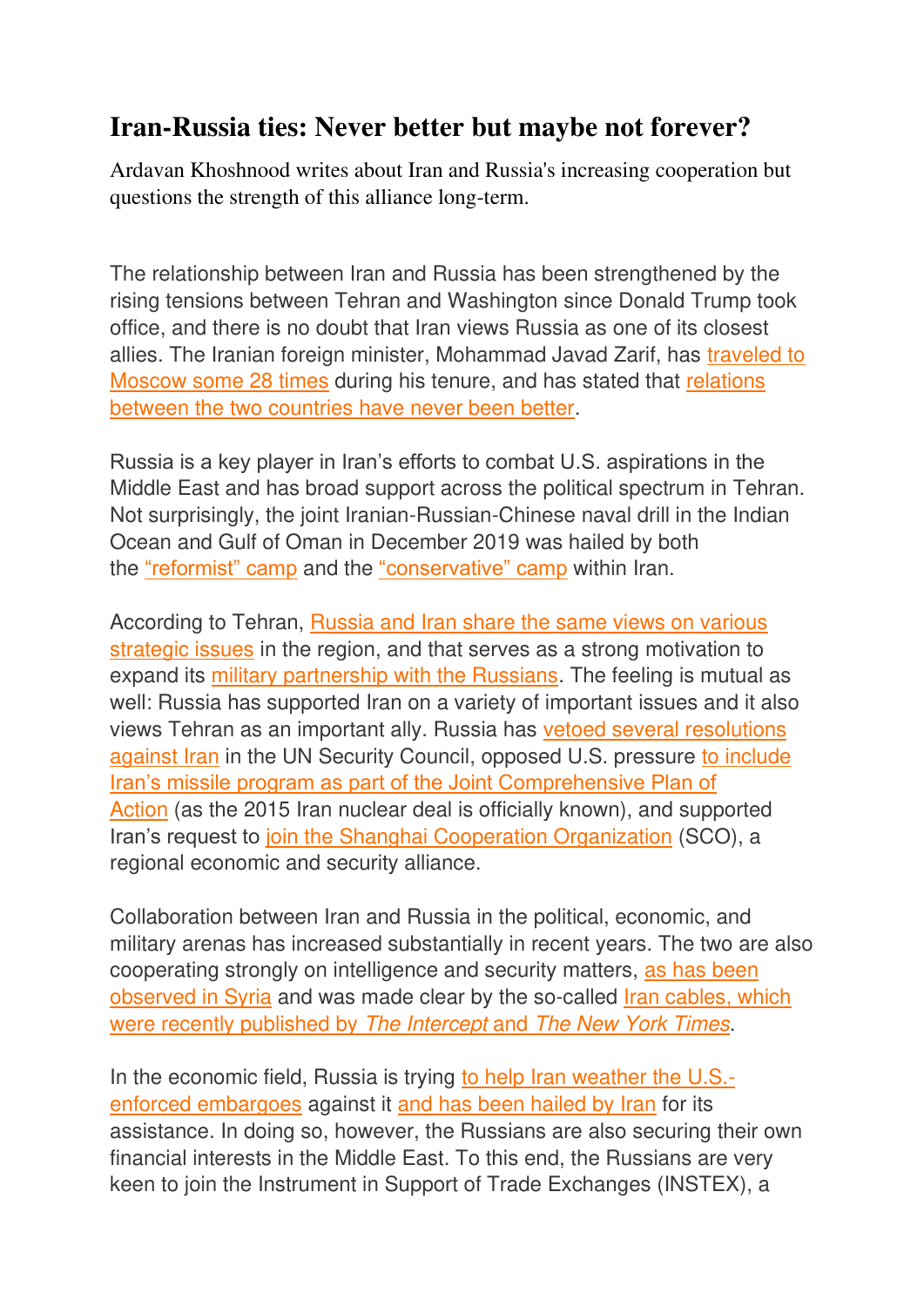new financial mechanism that was [created initially by the UK, France, and](https://eeas.europa.eu/delegations/japan/57475/statement-high-representativevice-president-federica-mogherini-creation-instex-instrument_en)  [Germany](https://eeas.europa.eu/delegations/japan/57475/statement-high-representativevice-president-federica-mogherini-creation-instex-instrument_en) to maintain trade with Iran and bypass U.S. sanctions. Other current members include Denmark, Sweden, Finland, the Netherlands, and Belgium. Iran and Russia are also reportedly close to an agreement on using their national [currencies rather than the U.S. dollar in their bilateral](http://www.ibena.ir/news/110094/%D9%86%DB%8C%D9%85%DB%8C-%D8%A7%D8%B2-%D8%AA%D8%AC%D8%A7%D8%B1%D8%AA-%D8%A7%DB%8C%D8%B1%D8%A7%D9%86-%D9%88-%D8%B1%D9%88%D8%B3%DB%8C%D9%87-%D8%A8%D8%A7-%D8%A7%D8%B1%D8%B2-%D9%85%D9%84%DB%8C-%D8%A7%D9%86%D8%AC%D8%A7%D9%85-%D9%85%DB%8C-%D8%B4%D9%88%D8%AF)  [trade.](http://www.ibena.ir/news/110094/%D9%86%DB%8C%D9%85%DB%8C-%D8%A7%D8%B2-%D8%AA%D8%AC%D8%A7%D8%B1%D8%AA-%D8%A7%DB%8C%D8%B1%D8%A7%D9%86-%D9%88-%D8%B1%D9%88%D8%B3%DB%8C%D9%87-%D8%A8%D8%A7-%D8%A7%D8%B1%D8%B2-%D9%85%D9%84%DB%8C-%D8%A7%D9%86%D8%AC%D8%A7%D9%85-%D9%85%DB%8C-%D8%B4%D9%88%D8%AF)

Despite these areas of collaboration, Iran is well aware that Russia is not driven by a desire to see an overly strong and independent Iran. The Mashregh News agency, which is close to the Iranian intelligence apparatus, has said that Iran must not be dependent on countries like Russia for support in its military programs, pointing to Russian reluctance to sell its [S-300 long-range surface-to-air missile system to Iran.](https://www.mashreghnews.ir/news/986698/%D8%A7%DB%8C%D8%B1%D8%A7%D9%86-%D8%A8%D9%87-%D8%B2%D9%88%D8%AF%DB%8C-%D9%85%D9%82%D8%A7%D9%85%D8%A7%D8%AA-%D9%86%D8%B8%D8%A7%D9%85%DB%8C-%D8%A2%D9%85%D8%B1%DB%8C%DA%A9%D8%A7-%D9%88-%D8%B1%D9%88%D8%B3%DB%8C%D9%87-%D8%B1%D8%A7-%D8%BA%D8%A7%D9%81%D9%84%DA%AF%DB%8C%D8%B1-%D9%85%DB%8C-%DA%A9%D9%86%D8%AF) In a recent article on the [front page of the reformist newspaper](http://sharghdaily.com/fa/main/detail/189626/%D8%A7%D9%8A%D8%B1%D8%A7%D9%86-%D9%90%D8%B6%D8%B9%D9%8A%D9%81%D8%8C-%D8%AE%D9%88%D8%A7%D8%B3%D8%AA%D9%87-%DA%86%D9%8A%D9%86-%D9%88-%D8%B1%D9%88%D8%B3%D9%8A%D9%87) *Shargh*, and echoed by [the state-owned Iranian Students News Agency,](https://www.isna.ir/news/97032913805/%D8%A7%DB%8C%D8%B1%D8%A7%D9%86-%D8%B6%D8%B9%DB%8C%D9%81-%D8%AE%D9%88%D8%A7%D8%B3%D8%AA%D9%87-%DA%86%DB%8C%D9%86-%D9%88-%D8%B1%D9%88%D8%B3%DB%8C%D9%87) it was stated that both Russia and China want a weak Iran and that membership in the SCO is not necessarily in Iran's interest. The author, a professor at the University of Tehran, concluded that being too close to the "East" (meaning Russia) is as dangerous as being too close to the "West" (meaning the U.S. and Europe).

Interestingly, Iran believes that it will have the support of the Russians in the event of a war with the U.S. But even then, Russia would be primarily interested in securing its own interests. In an [article published on reformist](https://www.entekhab.ir/fa/news/57703/%D9%88%D8%A7%DA%A9%D9%86%D8%B4-%D8%B1%D9%88%D8%B3%DB%8C%D9%87-%D8%A8%D9%87-%D8%AD%D9%85%D9%84%D9%87-%D8%A2%D9%85%D8%B1%DB%8C%DA%A9%D8%A7-%D9%88-%D8%A7%D8%B3%D8%B1%D8%A7%D8%A6%DB%8C%D9%84-%D8%A8%D9%87-%D8%A7%DB%8C%D8%B1%D8%A7%D9%86-%DA%86%D9%87-%D8%AE%D9%88%D8%A7%D9%87%D8%AF-%D8%A8%D9%88%D8%AF-%D8%B4%D9%88%D8%B1%D9%88%DB%8C-%D8%AF%D9%88%D8%A8%D8%A7%D8%B1%D9%87-%D8%AA%D8%B4%DA%A9%DB%8C%D9%84-%D9%85%DB%8C-%D8%B4%D9%88%D8%AF)  [news website Entekhab,](https://www.entekhab.ir/fa/news/57703/%D9%88%D8%A7%DA%A9%D9%86%D8%B4-%D8%B1%D9%88%D8%B3%DB%8C%D9%87-%D8%A8%D9%87-%D8%AD%D9%85%D9%84%D9%87-%D8%A2%D9%85%D8%B1%DB%8C%DA%A9%D8%A7-%D9%88-%D8%A7%D8%B3%D8%B1%D8%A7%D8%A6%DB%8C%D9%84-%D8%A8%D9%87-%D8%A7%DB%8C%D8%B1%D8%A7%D9%86-%DA%86%D9%87-%D8%AE%D9%88%D8%A7%D9%87%D8%AF-%D8%A8%D9%88%D8%AF-%D8%B4%D9%88%D8%B1%D9%88%DB%8C-%D8%AF%D9%88%D8%A8%D8%A7%D8%B1%D9%87-%D8%AA%D8%B4%DA%A9%DB%8C%D9%84-%D9%85%DB%8C-%D8%B4%D9%88%D8%AF) based on reports from the Russian media, it was stated that in the case of a war between Iran and the U.S., Russia will not only occupy Georgia to stop the U.S. from establishing military bases in the area, but will also occupy the other countries in the Caucasus. [The](https://baztab.ir/547297/%D8%B1%D9%88%D8%B3%DB%8C%D9%87-%D8%AF%D8%B1-%D8%AC%D9%86%DA%AF-%D8%A7%D8%AD%D8%AA%D9%85%D8%A7%D9%84%DB%8C-%D8%A8%DB%8C%D9%86-%D8%A7%DB%8C%D8%B1%D8%A7%D9%86-%D9%88-%D8%A2%D9%85%D8%B1%DB%8C%DA%A9%D8%A7/)  [conservative Baztab](https://baztab.ir/547297/%D8%B1%D9%88%D8%B3%DB%8C%D9%87-%D8%AF%D8%B1-%D8%AC%D9%86%DA%AF-%D8%A7%D8%AD%D8%AA%D9%85%D8%A7%D9%84%DB%8C-%D8%A8%DB%8C%D9%86-%D8%A7%DB%8C%D8%B1%D8%A7%D9%86-%D9%88-%D8%A2%D9%85%D8%B1%DB%8C%DA%A9%D8%A7/) news website, which has close links to Mohsen Rezaei, a former senior commander of the Islamic Revolutionary Guard Corps, also citing Russian media, wrote that even though the Russians have no desire to get involved in a war between Iran and the U.S., they will ultimately side with Iran.

Perhaps partly because of Iran's fears that Russia will not remain committed to their alliance, [Tehran is getting increasingly close to China](https://www.farsnews.com/news/13980629000697/%D8%B1%D8%B2%D9%85%D8%A7%DB%8C%D8%B4-%D8%A7%DB%8C%D8%B1%D8%A7%D9%86-%DA%86%DB%8C%D9%86-%D9%88-%D8%B1%D9%88%D8%B3%DB%8C%D9%87-%D8%AF%D8%B1-%D8%AF%D8%B1%DB%8C%D8%A7%DB%8C-%D8%B9%D9%85%D8%A7%D9%86-%DA%AF%D8%A7%D9%85%E2%80%8C%D9%87%D8%A7%DB%8C-%D9%85%D8%AD%DA%A9%D9%85%E2%80%8C%D8%AA%D8%B1%DB%8C-%D8%AF%D8%B1-%D8%B1%D9%88%D8%A7%D8%A8%D8%B7-%D8%A8%D8%A7) as well, [not least in discussing military collaboration.](https://www.tasnimnews.com/fa/news/1398/10/29/2184901/%D8%B1%D8%B3%D8%A7%D9%86%D9%87-%D8%B1%D9%88%D8%B3-%D8%A7%DB%8C%D8%B1%D8%A7%D9%86-%D8%B1%D9%88%D8%B3%DB%8C%D9%87-%D9%88-%DA%86%DB%8C%D9%86-%D8%B4%DA%A9%D9%84-%D8%AF%D9%87%D9%86%D8%AF%D9%87-%D8%B1%D9%88%DB%8C%D8%AF%D8%A7%D8%AF%D9%87%D8%A7-%D8%AF%D8%B1-%D8%AE%D8%A7%D9%88%D8%B1%D9%85%DB%8C%D8%A7%D9%86%D9%87-%D9%87%D8%B3%D8%AA%D9%86%D8%AF) Closer cooperation between Iran and China will definitely unsettle Russia, and perhaps give Tehran an advantage in their future discussions and negotiations. For Iran, however, a triangular alliance with Russia and China would be the ultimate victory against U.S. alliances in the region. In regard to the recent joint